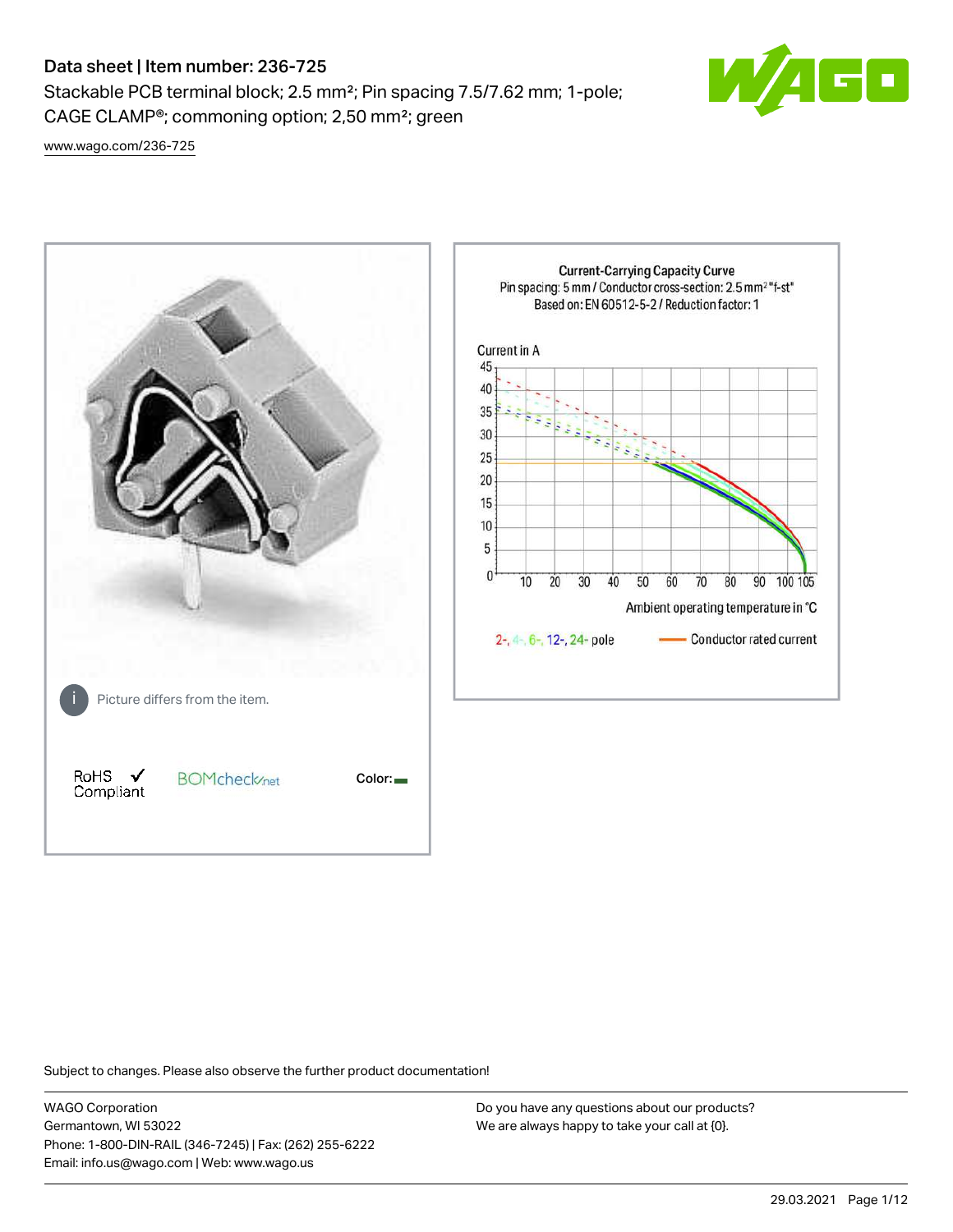



# Item description

- Modular PCB terminal blocks with CAGE CLAMP<sup>®</sup> connection, screwdriver actuation parallel or perpendicular to conductor entry  $\blacksquare$
- $\blacksquare$ Versions with Ex approval
- $\blacksquare$ For custom PCB terminal strip assemblies
- $\blacksquare$ Operating tools for factory wiring
- $\blacksquare$ 45° conductor entry angle permits a wide range of applications and wiring options
- $\blacksquare$ Set to metric or inch pin spacing by compressing PCB terminal strips or pulling them apart

#### Data

#### Electrical data

#### IEC Approvals

| Ratings per                 | IEC/EN 60664-1                                                        |
|-----------------------------|-----------------------------------------------------------------------|
| Rated voltage (III / 3)     | 400 V                                                                 |
| Rated surge voltage (III/3) | 6 <sub>k</sub> V                                                      |
| Rated voltage (III/2)       | 630 V                                                                 |
| Rated surge voltage (III/2) | 6 <sub>k</sub> V                                                      |
| Nominal voltage (II/2)      | 1000 V                                                                |
| Rated surge voltage (II/2)  | 6 <sub>k</sub> V                                                      |
| Rated current               | 24 A                                                                  |
| Legend (ratings)            | $(III / 2)$ $\triangle$ Overvoltage category III / Pollution degree 2 |

#### UL Approvals

| Approvals per                  | <b>UL 1059</b> |
|--------------------------------|----------------|
| Rated voltage UL (Use Group B) | 300 V          |

Subject to changes. Please also observe the further product documentation!

| <b>WAGO Corporation</b>                                | Do you have any questions about our products? |
|--------------------------------------------------------|-----------------------------------------------|
| Germantown, WI 53022                                   | We are always happy to take your call at {0}. |
| Phone: 1-800-DIN-RAIL (346-7245)   Fax: (262) 255-6222 |                                               |
| Email: info.us@wago.com   Web: www.wago.us             |                                               |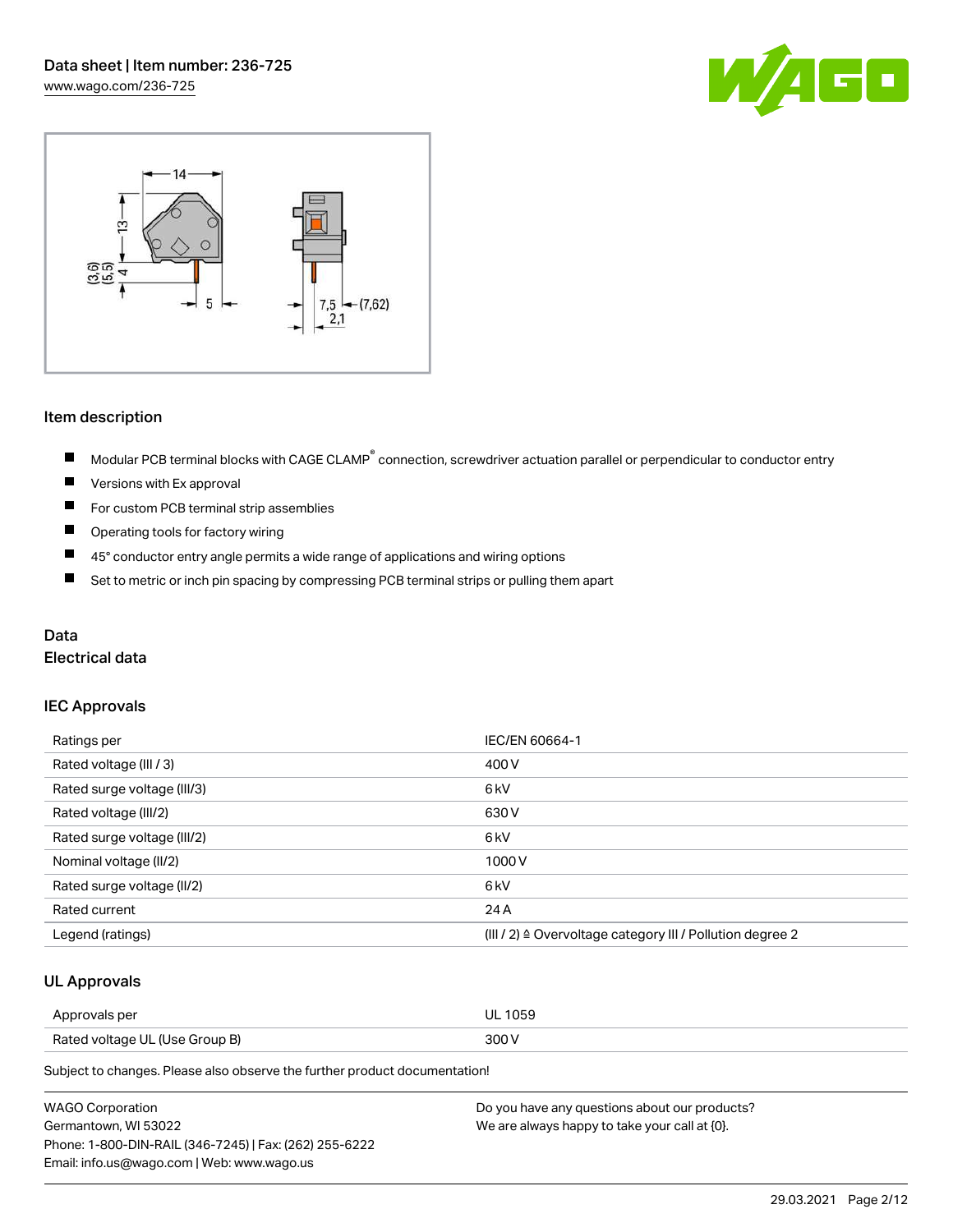[www.wago.com/236-725](http://www.wago.com/236-725)



| Rated current UL (Use Group B) | 15 A  |
|--------------------------------|-------|
| Rated voltage UL (Use Group D) | 300 V |
| Rated current UL (Use Group D) | 10 A  |

# CSA Approvals

| Approvals per                   | CSA   |
|---------------------------------|-------|
| Rated voltage CSA (Use Group B) | 300 V |
| Rated current CSA (Use Group B) | 15 A  |
| Rated voltage CSA (Use Group D) | 300 V |
| Rated current CSA (Use Group D) | 10 A  |

# Connection data

| Connection technology                             | CAGE CLAMP®                             |
|---------------------------------------------------|-----------------------------------------|
| Actuation type                                    | Operating tool                          |
| Solid conductor                                   | $0.08$ 2.5 mm <sup>2</sup> / 28  12 AWG |
| Fine-stranded conductor                           | $0.08$ 2.5 mm <sup>2</sup> / 28  12 AWG |
| Fine-stranded conductor; with insulated ferrule   | $0.251.5$ mm <sup>2</sup>               |
| Fine-stranded conductor; with uninsulated ferrule | $0.251.5$ mm <sup>2</sup>               |
| Note (conductor cross-section)                    | 12 AWG: THHN, THWN                      |
|                                                   |                                         |
| Strip length                                      | $56$ mm / 0.2  0.24 inch                |
| Conductor connection direction to PCB             | 45°                                     |
| Pole No.                                          |                                         |
| Total number of connection points                 |                                         |
| Total number of potentials                        |                                         |
| Number of connection types                        |                                         |
| Number of levels                                  |                                         |

# Physical data

| Pin spacing                          | 7.5/7.62 mm / 0.295/0.3 inch |
|--------------------------------------|------------------------------|
| Width                                | 9.7 mm / 0.382 inch          |
| Height                               | 17 mm / 0.669 inch           |
| Height from the surface              | 13 mm / 0.512 inch           |
| Depth                                | 14 mm / 0.551 inch           |
| Solder pin length                    | 4 mm                         |
| Solder pin dimensions                | $0.7 \times 0.7$ mm          |
| Drilled hole diameter with tolerance | 1 1 $(+0.1)$ mm              |

Subject to changes. Please also observe the further product documentation!

| <b>WAGO Corporation</b>                                | Do you have any questions about our products? |
|--------------------------------------------------------|-----------------------------------------------|
| Germantown, WI 53022                                   | We are always happy to take your call at {0}. |
| Phone: 1-800-DIN-RAIL (346-7245)   Fax: (262) 255-6222 |                                               |
| Email: info.us@wago.com   Web: www.wago.us             |                                               |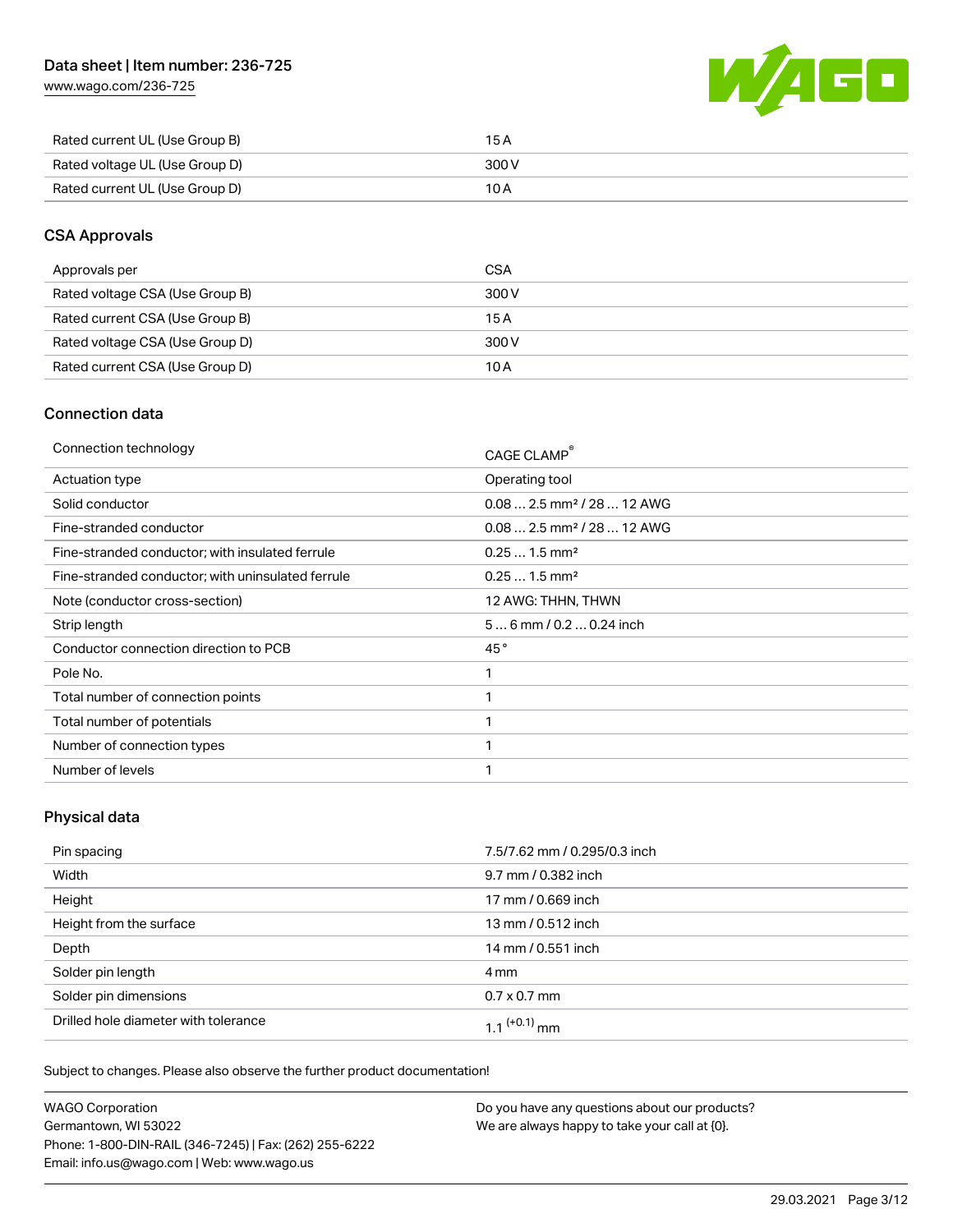

#### PCB contact

| PCB Contact                         | THT                                      |
|-------------------------------------|------------------------------------------|
| Solder pin arrangement              | over the entire terminal strip (in-line) |
| Number of solder pins per potential |                                          |

### Material data

| Color                       | green                                 |
|-----------------------------|---------------------------------------|
| Material group              |                                       |
| Insulation material         | Polyamide (PA66)                      |
| Flammability class per UL94 | V0                                    |
| Clamping spring material    | Chrome nickel spring steel (CrNi)     |
| Contact material            | Electrolytic copper $(E_{\text{Cl}})$ |
| Contact plating             | tin-plated                            |
| Fire load                   | $0.018$ MJ                            |
| Weight                      | 1 g                                   |
|                             |                                       |

# Environmental requirements

| Limit temperature range | . +105 °ົ<br>-60 |
|-------------------------|------------------|
|-------------------------|------------------|

# Commercial data

| Product Group         | 4 (Printed Circuit) |
|-----------------------|---------------------|
| Packaging type        | <b>BOX</b>          |
| Country of origin     | CН                  |
| <b>GTIN</b>           | 4050821285120       |
| Customs tariff number | 85369010000         |

# Approvals / Certificates

#### Country specific Approvals

| Logo | Approval                               | <b>Additional Approval Text</b> | Certificate<br>name |
|------|----------------------------------------|---------------------------------|---------------------|
|      | <b>CCA</b><br>DEKRA Certification B.V. | EN 60947                        | NTR NL-<br>7109     |
|      | <b>CCA</b><br>DEKRA Certification B.V. | EN 60998                        | NTR NL-<br>7195     |

Subject to changes. Please also observe the further product documentation!

| WAGO Corporation                                       | Do you have any questions about our products? |
|--------------------------------------------------------|-----------------------------------------------|
| Germantown, WI 53022                                   | We are always happy to take your call at {0}. |
| Phone: 1-800-DIN-RAIL (346-7245)   Fax: (262) 255-6222 |                                               |
| Email: info.us@wago.com   Web: www.wago.us             |                                               |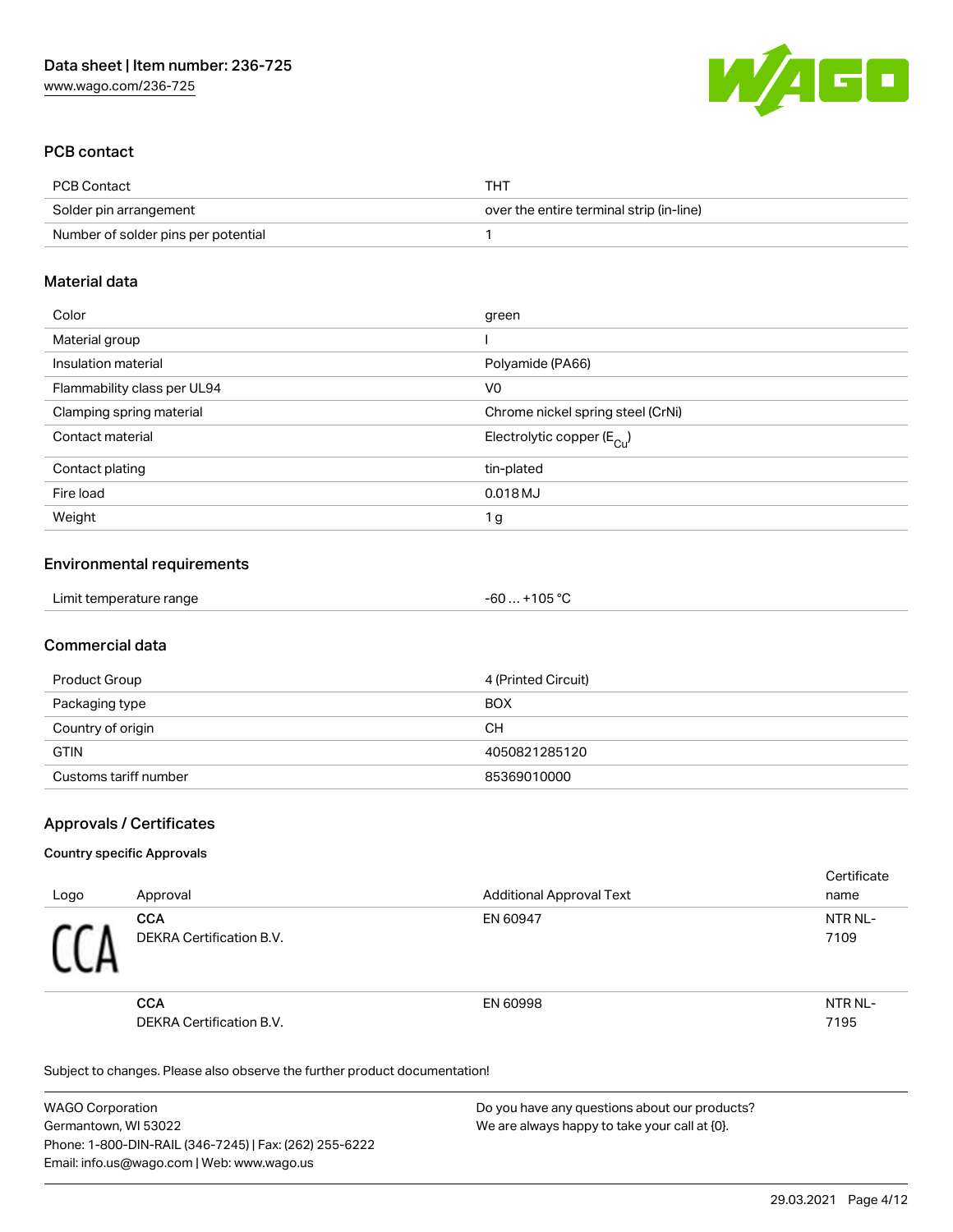

| KEMA                  | <b>CCA</b><br>DEKRA Certification B.V.       | EN 60947                        | 2160584.25           |
|-----------------------|----------------------------------------------|---------------------------------|----------------------|
|                       | <b>CCA</b><br>DEKRA Certification B.V.       | EN 60947-7-4                    | <b>NTRNL</b><br>7836 |
|                       | <b>CSA</b><br>DEKRA Certification B.V.       | C22.2 No. 158                   | 1673957              |
| KEMA                  | <b>KEMA/KEUR</b><br>DEKRA Certification B.V. | EN 60947-7-4                    | 71-113291            |
| <b>Ship Approvals</b> |                                              |                                 |                      |
| Logo.                 | Annroval                                     | <b>Additional Annroval Text</b> | Certificate<br>name  |

| Logo                             | Approval                                                | <b>Additional Approval Text</b> | name           |
|----------------------------------|---------------------------------------------------------|---------------------------------|----------------|
| 嚩<br><b>BUREAU</b>               | <b>BV</b><br>Bureau Veritas S.A.                        | <b>IEC 60998</b>                | 11915/D0<br>BV |
| <b>DNV-GL</b><br><b>MARITIME</b> | <b>DNV GL</b><br>Det Norske Veritas, Germanischer Lloyd | $\overline{\phantom{0}}$        | TAE000016Z     |

# Required accessories

#### End plate

| 会 | Item no.: 236-100<br>End plate; 1 mm thick; snap-fit type; gray       | www.wago.com/236-100 |
|---|-----------------------------------------------------------------------|----------------------|
| 会 | Item no.: 236-200<br>End plate; 1 mm thick; snap-fit type; dark gray  | www.wago.com/236-200 |
| 会 | Item no.: 236-300<br>End plate; 1 mm thick; snap-fit type; light gray | www.wago.com/236-300 |

Subject to changes. Please also observe the further product documentation!

WAGO Corporation Germantown, WI 53022 Phone: 1-800-DIN-RAIL (346-7245) | Fax: (262) 255-6222 Email: info.us@wago.com | Web: www.wago.us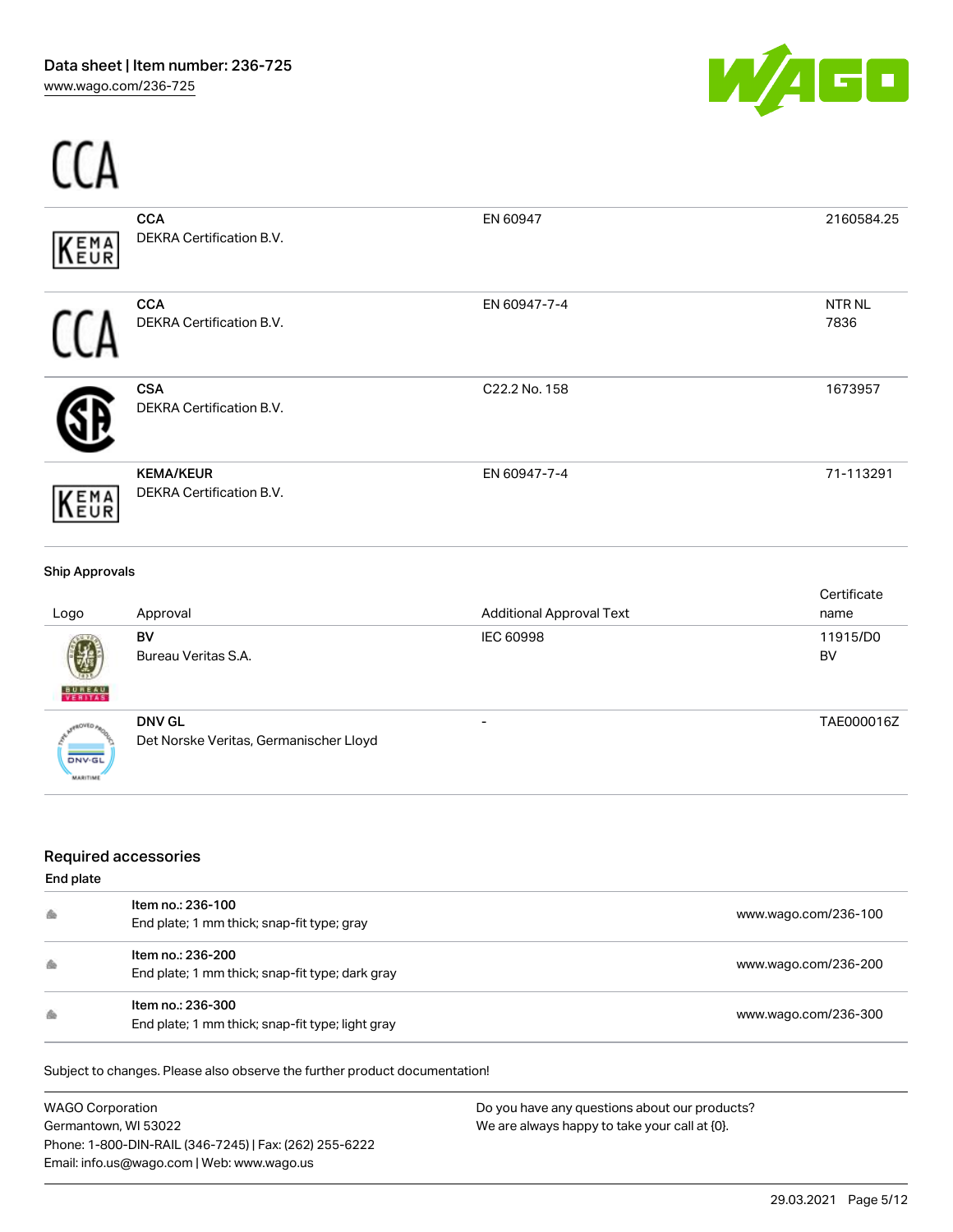# Data sheet | Item number: 236-725

[www.wago.com/236-725](http://www.wago.com/236-725)



| Item no.: 236-400<br>End plate; 1 mm thick; snap-fit type; blue        | www.wago.com/236-400 |
|------------------------------------------------------------------------|----------------------|
| Item no.: 236-500<br>End plate; 1 mm thick; snap-fit type; green       | www.wago.com/236-500 |
| Item no.: 236-600<br>End plate; 1 mm thick; snap-fit type; orange      | www.wago.com/236-600 |
| Item no.: 236-700<br>End plate; 1 mm thick; snap-fit type; light green | www.wago.com/236-700 |
| Item no.: 236-800<br>End plate; red                                    | www.wago.com/236-800 |
| Item no.: 236-850<br>End plate; 1 mm thick; snap-fit type; black       | www.wago.com/236-850 |

# Compatible products

check

|         | Item no.: 231-125                                                                                     |                                  |  |
|---------|-------------------------------------------------------------------------------------------------------|----------------------------------|--|
|         | Testing plug module with contact stud; Pin spacing 7.62 mm / 0.3 in; 2,50 mm <sup>2</sup> ; orange    | www.wago.com/231-125             |  |
|         | Item no.: 231-161                                                                                     | www.wago.com/231-161             |  |
|         | Testing plug module with contact stud; for 236 Series; Pin spacing 7.5 mm / 0.295 in; gray            |                                  |  |
| tools   |                                                                                                       |                                  |  |
|         | Item no.: 210-657                                                                                     |                                  |  |
|         | Operating tool; Blade: 3.5 x 0.5 mm; with a partially insulated shaft; short; multicoloured           | www.wago.com/210-657             |  |
|         | Item no.: 210-658                                                                                     | www.wago.com/210-658             |  |
|         | Operating tool; Blade: 3.5 x 0.5 mm; with a partially insulated shaft; angled; short; multicoloured   |                                  |  |
|         | Item no.: 210-720                                                                                     | www.wago.com/210-720             |  |
|         | Operating tool; Blade: 3.5 x 0.5 mm; with a partially insulated shaft; multicoloured                  |                                  |  |
|         | Item no.: 236-332                                                                                     | www.wago.com/236-332             |  |
|         | Operating tool; natural                                                                               |                                  |  |
|         | Item no.: 236-335                                                                                     | www.wago.com/236-335             |  |
|         | Operating tool; gray                                                                                  |                                  |  |
|         | <b>Marking accessories</b>                                                                            |                                  |  |
|         | Item no.: 210-332/750-020                                                                             |                                  |  |
|         | Marking strips; as a DIN A4 sheet; MARKED; 1-20 (80x); Height of marker strip: 3 mm; Strip length 182 | www.wago.com/210-332<br>/750-020 |  |
|         | mm; Horizontal marking; Self-adhesive; white                                                          |                                  |  |
|         | Item no.: 210-332/762-020                                                                             | www.wago.com/210-332             |  |
|         | Marking strips; as a DIN A4 sheet; MARKED; 1-20 (80x); Height of marker strip: 3 mm; Strip length 182 | /762-020                         |  |
|         | mm; Horizontal marking; Self-adhesive; white                                                          |                                  |  |
| ferrule |                                                                                                       |                                  |  |

Subject to changes. Please also observe the further product documentation!

WAGO Corporation Germantown, WI 53022 Phone: 1-800-DIN-RAIL (346-7245) | Fax: (262) 255-6222 Email: info.us@wago.com | Web: www.wago.us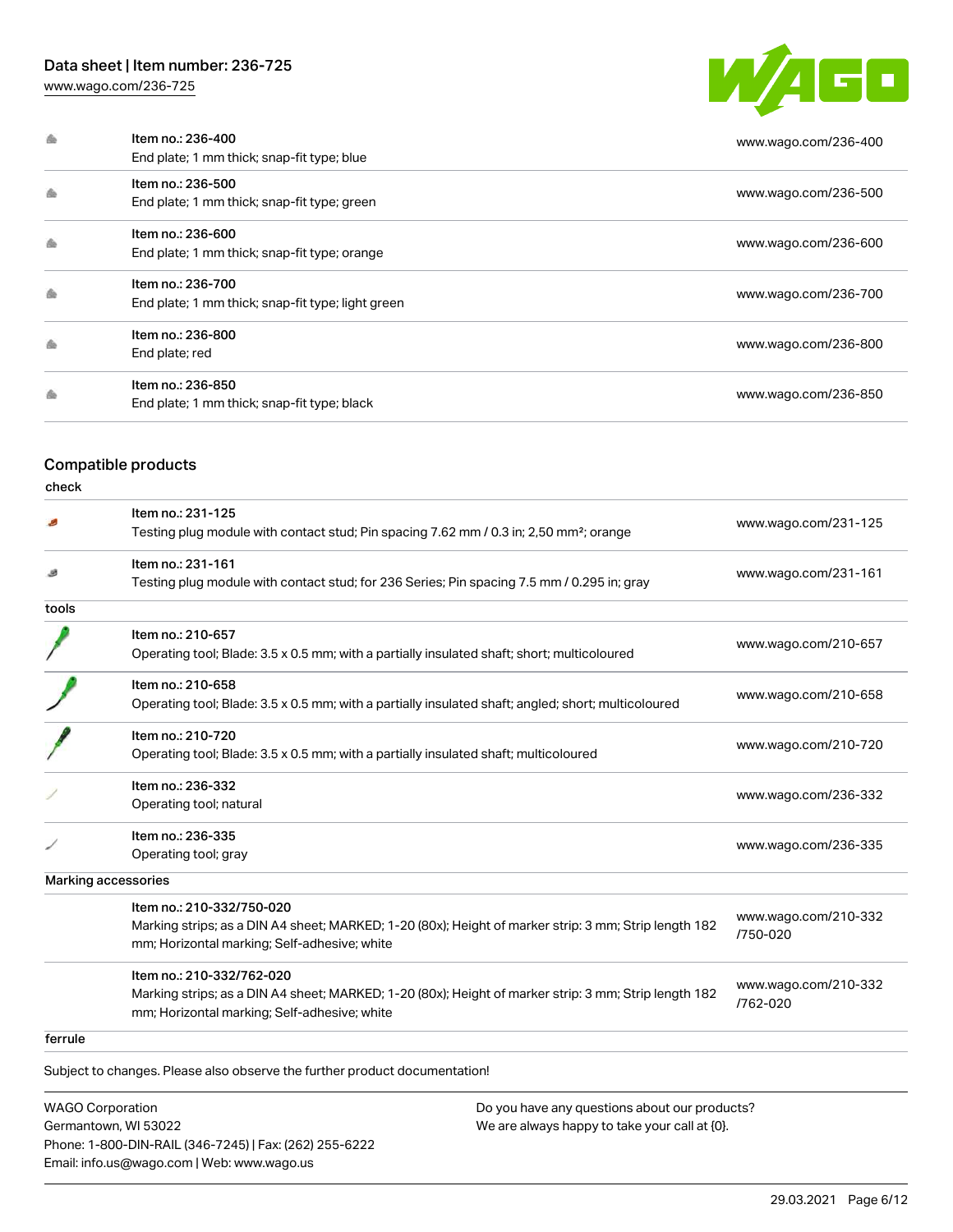

|                          | Item no.: 216-101<br>Ferrule; Sleeve for 0.5 mm <sup>2</sup> / AWG 22; uninsulated; electro-tin plated; silver-colored                                                                            | www.wago.com/216-101 |
|--------------------------|---------------------------------------------------------------------------------------------------------------------------------------------------------------------------------------------------|----------------------|
|                          | Item no.: 216-102<br>Ferrule; Sleeve for 0.75 mm <sup>2</sup> / AWG 20; uninsulated; electro-tin plated; silver-colored                                                                           | www.wago.com/216-102 |
| J                        | Item no.: 216-103<br>Ferrule; Sleeve for 1 mm <sup>2</sup> / AWG 18; uninsulated; electro-tin plated                                                                                              | www.wago.com/216-103 |
|                          | Item no.: 216-104<br>Ferrule; Sleeve for 1.5 mm <sup>2</sup> / AWG 16; uninsulated; electro-tin plated; silver-colored                                                                            | www.wago.com/216-104 |
|                          | Item no.: 216-121<br>Ferrule; Sleeve for 0.5 mm <sup>2</sup> / AWG 22; uninsulated; electro-tin plated; silver-colored                                                                            | www.wago.com/216-121 |
| $\overline{\phantom{a}}$ | Item no.: 216-122<br>Ferrule; Sleeve for 0.75 mm <sup>2</sup> / AWG 20; uninsulated; electro-tin plated; silver-colored                                                                           | www.wago.com/216-122 |
| $\overline{\phantom{a}}$ | Item no.: 216-123<br>Ferrule; Sleeve for 1 mm <sup>2</sup> / AWG 18; uninsulated; electro-tin plated; silver-colored                                                                              | www.wago.com/216-123 |
|                          | Item no.: 216-124<br>Ferrule; Sleeve for 1.5 mm <sup>2</sup> / AWG 16; uninsulated; electro-tin plated                                                                                            | www.wago.com/216-124 |
|                          | Item no.: 216-131<br>Ferrule; Sleeve for 0.25 mm <sup>2</sup> / AWG 24; uninsulated; electro-tin plated; silver-colored                                                                           | www.wago.com/216-131 |
|                          | Item no.: 216-132<br>Ferrule; Sleeve for 0.34 mm <sup>2</sup> / AWG 24; uninsulated; electro-tin plated                                                                                           | www.wago.com/216-132 |
|                          | Item no.: 216-141<br>Ferrule; Sleeve for 0.5 mm <sup>2</sup> / 20 AWG; uninsulated; electro-tin plated; electrolytic copper; gastight<br>crimped; acc. to DIN 46228, Part 1/08.92                 | www.wago.com/216-141 |
|                          | Item no.: 216-142<br>Ferrule; Sleeve for 0.75 mm <sup>2</sup> / 18 AWG; uninsulated; electro-tin plated; electrolytic copper; gastight<br>crimped; acc. to DIN 46228, Part 1/08.92                | www.wago.com/216-142 |
|                          | Item no.: 216-143<br>Ferrule; Sleeve for 1 mm <sup>2</sup> / AWG 18; uninsulated; electro-tin plated; electrolytic copper; gastight<br>crimped; acc. to DIN 46228, Part 1/08.92                   | www.wago.com/216-143 |
|                          | Item no.: 216-144<br>Ferrule; Sleeve for 1.5 mm <sup>2</sup> / AWG 16; uninsulated; electro-tin plated; electrolytic copper; gastight<br>crimped; acc. to DIN 46228, Part 1/08.92; silver-colored | www.wago.com/216-144 |
|                          | Item no.: 216-151<br>Ferrule; Sleeve for 0.25 mm <sup>2</sup> / AWG 24; uninsulated; electro-tin plated                                                                                           | www.wago.com/216-151 |
|                          | Item no.: 216-152<br>Ferrule; Sleeve for 0.34 mm <sup>2</sup> / AWG 24; uninsulated; electro-tin plated                                                                                           | www.wago.com/216-152 |
|                          | Item no.: 216-201<br>Ferrule; Sleeve for 0.5 mm <sup>2</sup> / 20 AWG; insulated; electro-tin plated; white                                                                                       | www.wago.com/216-201 |

Subject to changes. Please also observe the further product documentation!

WAGO Corporation Germantown, WI 53022 Phone: 1-800-DIN-RAIL (346-7245) | Fax: (262) 255-6222 Email: info.us@wago.com | Web: www.wago.us Do you have any questions about our products? We are always happy to take your call at {0}.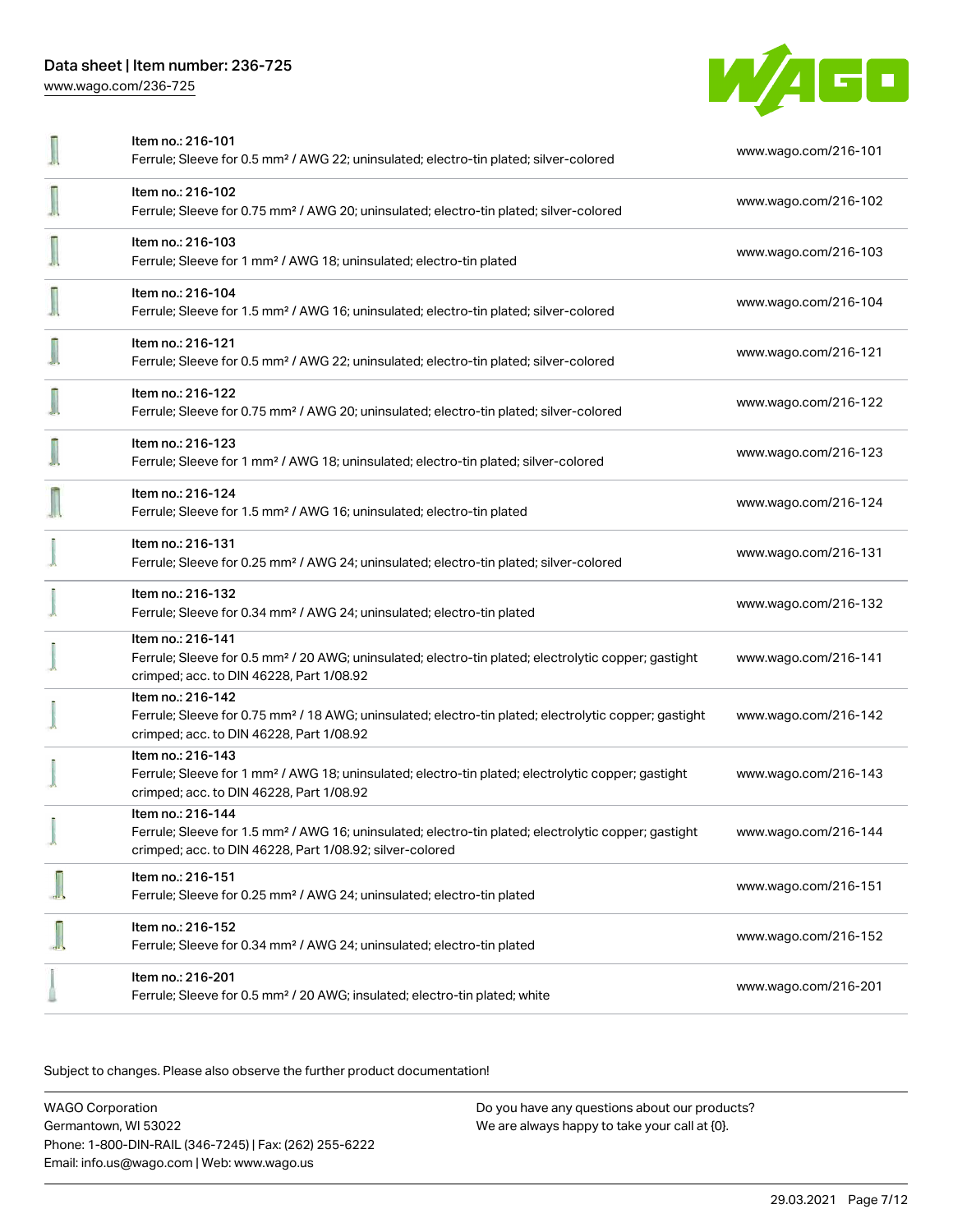[www.wago.com/236-725](http://www.wago.com/236-725)



|                                                                                                                                                                                                                                                                                                                                                                                                                                                                                                                                                                                                                                                                                                                                                                                                                                                                                                                                                                                                                                                                                                                                                                                                                                                                                                                                                                                                                                                                                                                                                                                                                                                                                                                                                                                               | Item no.: 216-202<br>Ferrule; Sleeve for 0.75 mm <sup>2</sup> / 18 AWG; insulated; electro-tin plated; gray                                                                            | www.wago.com/216-202 |
|-----------------------------------------------------------------------------------------------------------------------------------------------------------------------------------------------------------------------------------------------------------------------------------------------------------------------------------------------------------------------------------------------------------------------------------------------------------------------------------------------------------------------------------------------------------------------------------------------------------------------------------------------------------------------------------------------------------------------------------------------------------------------------------------------------------------------------------------------------------------------------------------------------------------------------------------------------------------------------------------------------------------------------------------------------------------------------------------------------------------------------------------------------------------------------------------------------------------------------------------------------------------------------------------------------------------------------------------------------------------------------------------------------------------------------------------------------------------------------------------------------------------------------------------------------------------------------------------------------------------------------------------------------------------------------------------------------------------------------------------------------------------------------------------------|----------------------------------------------------------------------------------------------------------------------------------------------------------------------------------------|----------------------|
|                                                                                                                                                                                                                                                                                                                                                                                                                                                                                                                                                                                                                                                                                                                                                                                                                                                                                                                                                                                                                                                                                                                                                                                                                                                                                                                                                                                                                                                                                                                                                                                                                                                                                                                                                                                               | Item no.: 216-203<br>Ferrule; Sleeve for 1 mm <sup>2</sup> / AWG 18; insulated; electro-tin plated; red                                                                                | www.wago.com/216-203 |
|                                                                                                                                                                                                                                                                                                                                                                                                                                                                                                                                                                                                                                                                                                                                                                                                                                                                                                                                                                                                                                                                                                                                                                                                                                                                                                                                                                                                                                                                                                                                                                                                                                                                                                                                                                                               | Item no.: 216-204<br>Ferrule; Sleeve for 1.5 mm <sup>2</sup> / AWG 16; insulated; electro-tin plated; black                                                                            | www.wago.com/216-204 |
|                                                                                                                                                                                                                                                                                                                                                                                                                                                                                                                                                                                                                                                                                                                                                                                                                                                                                                                                                                                                                                                                                                                                                                                                                                                                                                                                                                                                                                                                                                                                                                                                                                                                                                                                                                                               | Item no.: 216-221<br>Ferrule; Sleeve for 0.5 mm <sup>2</sup> / 20 AWG; insulated; electro-tin plated; white                                                                            | www.wago.com/216-221 |
|                                                                                                                                                                                                                                                                                                                                                                                                                                                                                                                                                                                                                                                                                                                                                                                                                                                                                                                                                                                                                                                                                                                                                                                                                                                                                                                                                                                                                                                                                                                                                                                                                                                                                                                                                                                               | Item no.: 216-222<br>Ferrule; Sleeve for 0.75 mm <sup>2</sup> / 18 AWG; insulated; electro-tin plated; gray                                                                            | www.wago.com/216-222 |
|                                                                                                                                                                                                                                                                                                                                                                                                                                                                                                                                                                                                                                                                                                                                                                                                                                                                                                                                                                                                                                                                                                                                                                                                                                                                                                                                                                                                                                                                                                                                                                                                                                                                                                                                                                                               | Item no.: 216-223<br>Ferrule; Sleeve for 1 mm <sup>2</sup> / AWG 18; insulated; electro-tin plated; red                                                                                | www.wago.com/216-223 |
|                                                                                                                                                                                                                                                                                                                                                                                                                                                                                                                                                                                                                                                                                                                                                                                                                                                                                                                                                                                                                                                                                                                                                                                                                                                                                                                                                                                                                                                                                                                                                                                                                                                                                                                                                                                               | Item no.: 216-224<br>Ferrule; Sleeve for 1.5 mm <sup>2</sup> / AWG 16; insulated; electro-tin plated; black                                                                            | www.wago.com/216-224 |
|                                                                                                                                                                                                                                                                                                                                                                                                                                                                                                                                                                                                                                                                                                                                                                                                                                                                                                                                                                                                                                                                                                                                                                                                                                                                                                                                                                                                                                                                                                                                                                                                                                                                                                                                                                                               | Item no.: 216-241<br>Ferrule; Sleeve for 0.5 mm <sup>2</sup> / 20 AWG; insulated; electro-tin plated; electrolytic copper; gastight<br>crimped; acc. to DIN 46228, Part 4/09.90; white | www.wago.com/216-241 |
| Item no.: 216-242<br>Ferrule; Sleeve for 0.75 mm <sup>2</sup> / 18 AWG; insulated; electro-tin plated; electrolytic copper; gastight<br>www.wago.com/216-242<br>crimped; acc. to DIN 46228, Part 4/09.90; gray<br>Item no.: 216-243<br>Ferrule; Sleeve for 1 mm <sup>2</sup> / AWG 18; insulated; electro-tin plated; electrolytic copper; gastight crimped; www.wago.com/216-243<br>acc. to DIN 46228, Part 4/09.90; red<br>Item no.: 216-244<br>Ferrule; Sleeve for 1.5 mm <sup>2</sup> / AWG 16; insulated; electro-tin plated; electrolytic copper; gastight<br>www.wago.com/216-244<br>crimped; acc. to DIN 46228, Part 4/09.90; black<br>Item no.: 216-262<br>Ferrule; Sleeve for 0.75 mm <sup>2</sup> / 18 AWG; insulated; electro-tin plated; electrolytic copper; gastight<br>www.wago.com/216-262<br>crimped; acc. to DIN 46228, Part 4/09.90; gray<br>Item no.: 216-263<br>Ferrule; Sleeve for 1 mm <sup>2</sup> / AWG 18; insulated; electro-tin plated; electrolytic copper; gastight crimped; www.wago.com/216-263<br>acc. to DIN 46228, Part 4/09.90; red<br>Item no.: 216-264<br>Ferrule; Sleeve for 1.5 mm <sup>2</sup> / AWG 16; insulated; electro-tin plated; electrolytic copper; gastight<br>www.wago.com/216-264<br>crimped; acc. to DIN 46228, Part 4/09.90; black<br>Item no.: 216-284<br>Ferrule; Sleeve for 1.5 mm <sup>2</sup> / AWG 16; insulated; electro-tin plated; electrolytic copper; gastight<br>www.wago.com/216-284<br>crimped; acc. to DIN 46228, Part 4/09.90; black<br>Item no.: 216-301<br>www.wago.com/216-301<br>Ferrule; Sleeve for 0.25 mm <sup>2</sup> / AWG 24; insulated; electro-tin plated; yellow<br>Item no.: 216-302<br>www.wago.com/216-302<br>Ferrule; Sleeve for 0.34 mm <sup>2</sup> / 22 AWG; insulated; electro-tin plated; green |                                                                                                                                                                                        |                      |
|                                                                                                                                                                                                                                                                                                                                                                                                                                                                                                                                                                                                                                                                                                                                                                                                                                                                                                                                                                                                                                                                                                                                                                                                                                                                                                                                                                                                                                                                                                                                                                                                                                                                                                                                                                                               |                                                                                                                                                                                        |                      |
|                                                                                                                                                                                                                                                                                                                                                                                                                                                                                                                                                                                                                                                                                                                                                                                                                                                                                                                                                                                                                                                                                                                                                                                                                                                                                                                                                                                                                                                                                                                                                                                                                                                                                                                                                                                               |                                                                                                                                                                                        |                      |
|                                                                                                                                                                                                                                                                                                                                                                                                                                                                                                                                                                                                                                                                                                                                                                                                                                                                                                                                                                                                                                                                                                                                                                                                                                                                                                                                                                                                                                                                                                                                                                                                                                                                                                                                                                                               |                                                                                                                                                                                        |                      |
|                                                                                                                                                                                                                                                                                                                                                                                                                                                                                                                                                                                                                                                                                                                                                                                                                                                                                                                                                                                                                                                                                                                                                                                                                                                                                                                                                                                                                                                                                                                                                                                                                                                                                                                                                                                               |                                                                                                                                                                                        |                      |
|                                                                                                                                                                                                                                                                                                                                                                                                                                                                                                                                                                                                                                                                                                                                                                                                                                                                                                                                                                                                                                                                                                                                                                                                                                                                                                                                                                                                                                                                                                                                                                                                                                                                                                                                                                                               |                                                                                                                                                                                        |                      |
|                                                                                                                                                                                                                                                                                                                                                                                                                                                                                                                                                                                                                                                                                                                                                                                                                                                                                                                                                                                                                                                                                                                                                                                                                                                                                                                                                                                                                                                                                                                                                                                                                                                                                                                                                                                               |                                                                                                                                                                                        |                      |
|                                                                                                                                                                                                                                                                                                                                                                                                                                                                                                                                                                                                                                                                                                                                                                                                                                                                                                                                                                                                                                                                                                                                                                                                                                                                                                                                                                                                                                                                                                                                                                                                                                                                                                                                                                                               |                                                                                                                                                                                        |                      |
|                                                                                                                                                                                                                                                                                                                                                                                                                                                                                                                                                                                                                                                                                                                                                                                                                                                                                                                                                                                                                                                                                                                                                                                                                                                                                                                                                                                                                                                                                                                                                                                                                                                                                                                                                                                               |                                                                                                                                                                                        |                      |

Subject to changes. Please also observe the further product documentation!

WAGO Corporation Germantown, WI 53022 Phone: 1-800-DIN-RAIL (346-7245) | Fax: (262) 255-6222 Email: info.us@wago.com | Web: www.wago.us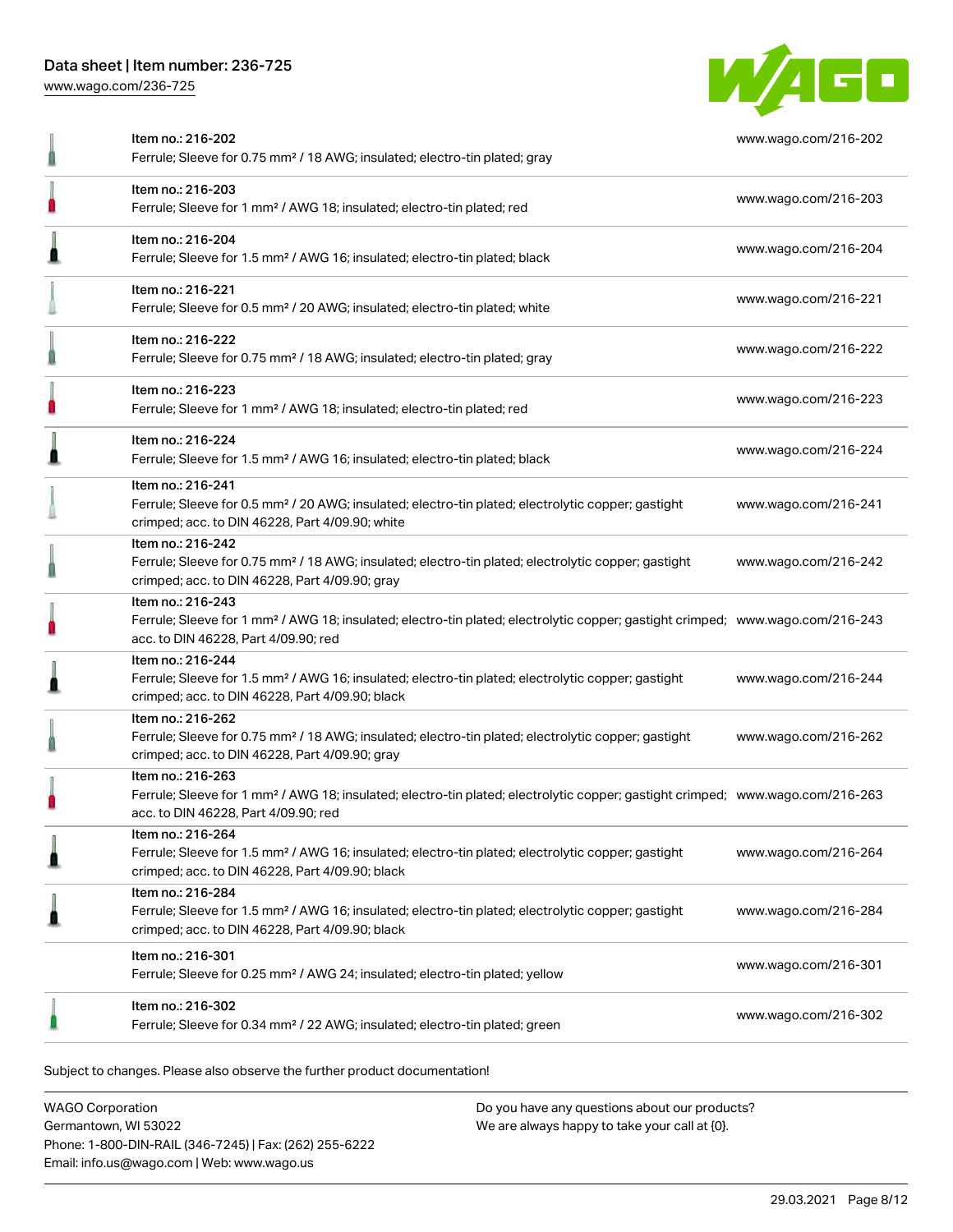

|                   | Item no.: 216-321<br>Ferrule; Sleeve for 0.25 mm <sup>2</sup> / AWG 24; insulated; electro-tin plated; yellow                                                          |            | www.wago.com/216-321 |                      |
|-------------------|------------------------------------------------------------------------------------------------------------------------------------------------------------------------|------------|----------------------|----------------------|
|                   | Item no.: 216-322<br>Ferrule; Sleeve for 0.34 mm <sup>2</sup> / 22 AWG; insulated; electro-tin plated; green                                                           |            |                      | www.wago.com/216-322 |
| <b>Downloads</b>  | Documentation                                                                                                                                                          |            |                      |                      |
|                   | <b>Additional Information</b>                                                                                                                                          |            |                      |                      |
|                   | Technical explanations                                                                                                                                                 | 2019 Apr 3 | pdf<br>2.0 MB        | Download             |
| <b>CAD files</b>  |                                                                                                                                                                        |            |                      |                      |
| CAD data          |                                                                                                                                                                        |            |                      |                      |
|                   | 2D/3D Models 236-725                                                                                                                                                   |            | URL                  | Download             |
| <b>CAE</b> data   |                                                                                                                                                                        |            |                      |                      |
|                   | EPLAN Data Portal 236-725                                                                                                                                              |            | <b>URL</b>           | Download             |
|                   | ZUKEN Portal 236-725                                                                                                                                                   |            | <b>URL</b>           | Download             |
| <b>PCB Design</b> |                                                                                                                                                                        |            |                      |                      |
|                   | Symbol and Footprint 236-725                                                                                                                                           |            | URL                  | Download             |
|                   | CAx data for your PCB design, consisting of "schematic symbols and PCB footprints",<br>allow easy integration of the WAGO component into your development environment. |            |                      |                      |
|                   | Supported formats:                                                                                                                                                     |            |                      |                      |
| ш                 | Accel EDA 14 & 15                                                                                                                                                      |            |                      |                      |
| П                 | Altium 6 to current version                                                                                                                                            |            |                      |                      |
|                   | Cadence Allegro                                                                                                                                                        |            |                      |                      |
| Ш                 | DesignSpark                                                                                                                                                            |            |                      |                      |
| п                 | Eagle Libraries                                                                                                                                                        |            |                      |                      |
|                   | KiCad                                                                                                                                                                  |            |                      |                      |
| L                 | <b>Mentor Graphics BoardStation</b>                                                                                                                                    |            |                      |                      |
| Ш                 | Mentor Graphics Design Architect                                                                                                                                       |            |                      |                      |
|                   | Mentor Graphics Design Expedition 99 and 2000                                                                                                                          |            |                      |                      |
| ш                 | OrCAD 9.X PCB and Capture                                                                                                                                              |            |                      |                      |

WAGO Corporation Germantown, WI 53022 Phone: 1-800-DIN-RAIL (346-7245) | Fax: (262) 255-6222 Email: info.us@wago.com | Web: www.wago.us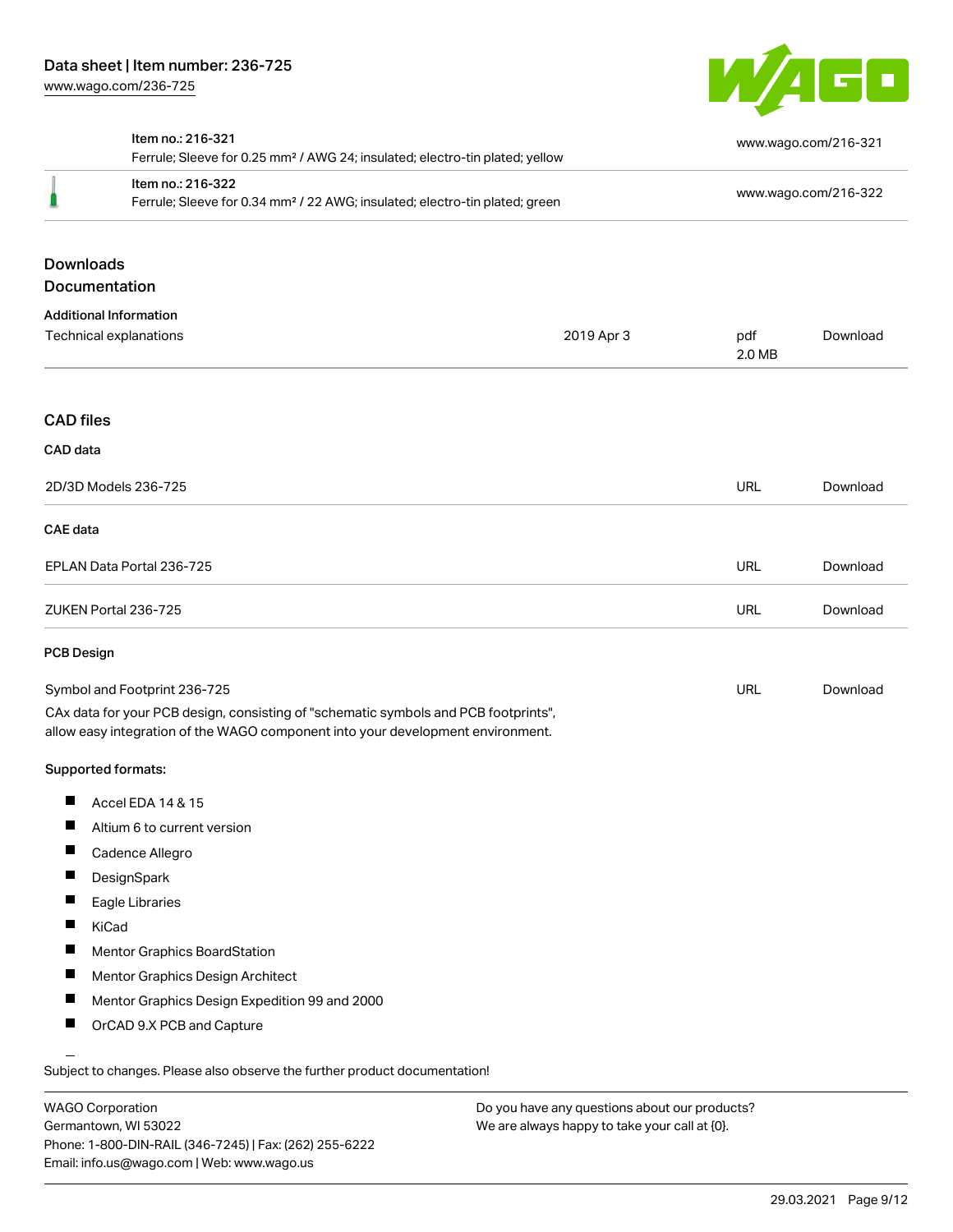[www.wago.com/236-725](http://www.wago.com/236-725)

W/1GD

- $\blacksquare$ PADS PowerPCB 3, 3.5, 4.X, and 5.X
- $\blacksquare$ PADS PowerPCB and PowerLogic 3.0
- $\blacksquare$ PCAD 2000, 2001, 2002, 2004, and 2006
- $\blacksquare$ Pulsonix 8.5 or newer
- П STL
- П 3D STEP
- $\blacksquare$ TARGET 3001!
- $\blacksquare$ View Logic ViewDraw
- $\blacksquare$ Quadcept
- П Zuken CadStar 3 and 4
- $\blacksquare$ Zuken CR-5000 and CR-8000

PCB Component Libraries (EDA), PCB CAD Library Ultra Librarian

#### Installation Notes

#### Conductor termination



Inserting a conductor via 3.5 mm screwdriver.

Screwdriver actuation parallel to conductor entry



Inserting a conductor via 3.5 mm<br>Inserting a conductor via operating tool. screwdriver.

Screwdriver actuation perpendicular to conductor entry



Subject to changes. Please also observe the further product documentation!

WAGO Corporation Germantown, WI 53022 Phone: 1-800-DIN-RAIL (346-7245) | Fax: (262) 255-6222 Email: info.us@wago.com | Web: www.wago.us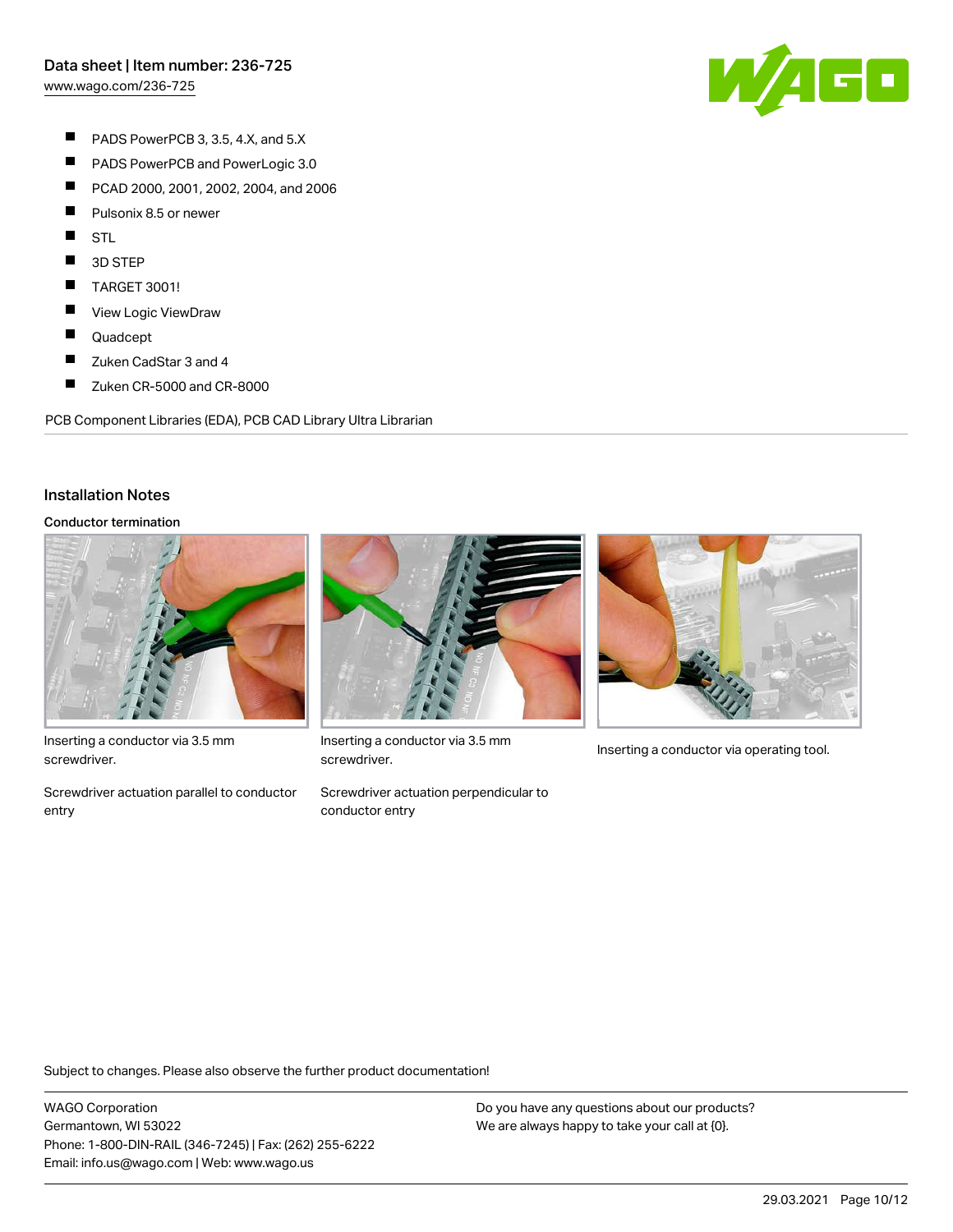# Data sheet | Item number: 236-725

[www.wago.com/236-725](http://www.wago.com/236-725)





Compared to standard screwdrivers, these operating tools are far more convenient for wiring PCB terminal strips at factory.

Installation



PCB Terminal Strips placed behind each other save space – staggering them by half the pin spacing simplifies subsequent wiring of the first row.

Installation

Subject to changes. Please also observe the further product documentation!

WAGO Corporation Germantown, WI 53022 Phone: 1-800-DIN-RAIL (346-7245) | Fax: (262) 255-6222 Email: info.us@wago.com | Web: www.wago.us